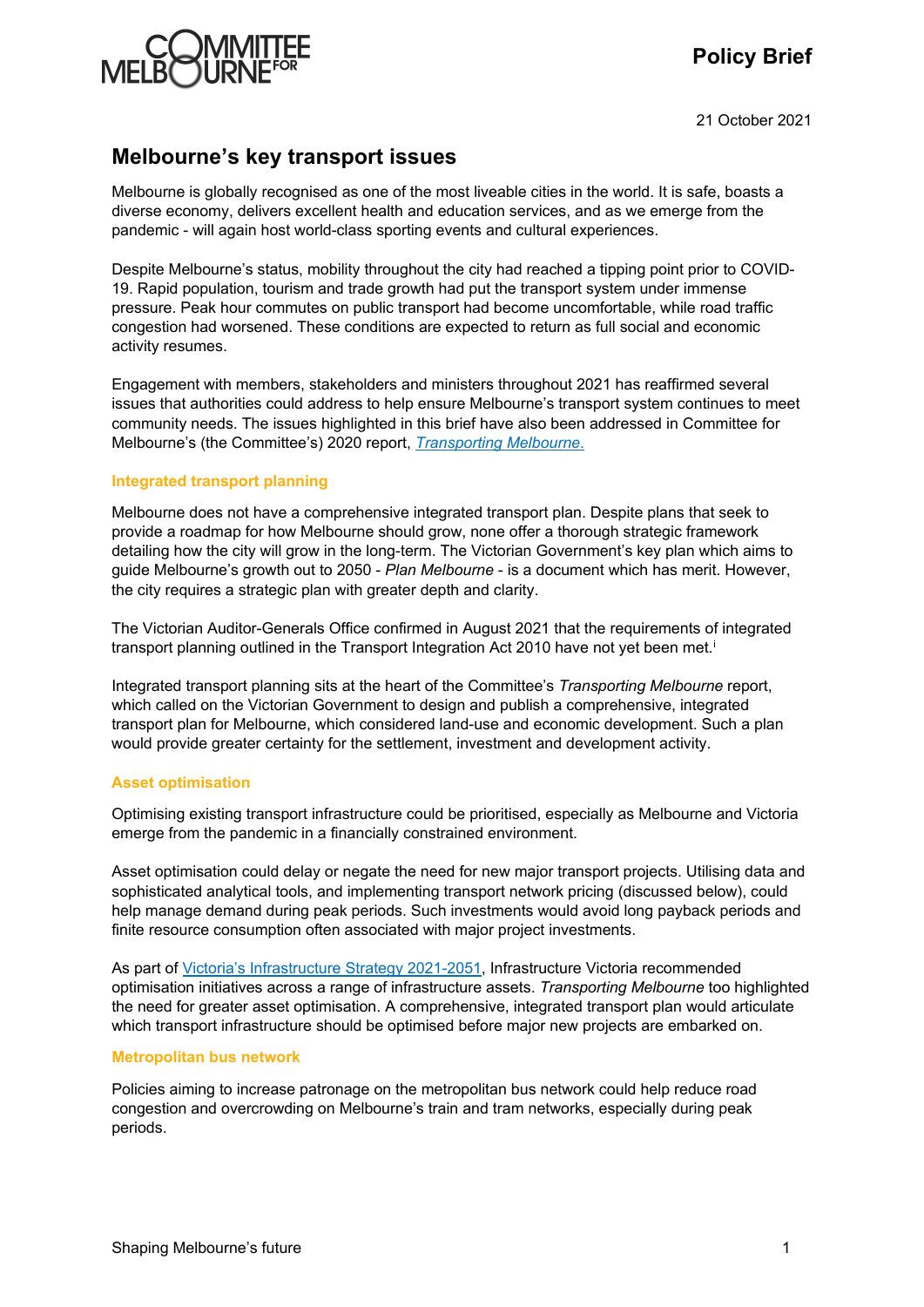

About 70% of Melbourne's bus routes run at below a third of their capacity during morning peak period.[ii](#page-2-1) Changes to the fare structure, service frequency and service quality could help rebalance the transport network, while unlocking benefits for the environment and community health.

With one full bus the equivalent of removing 50 cars off the road, [iii](#page-2-2) making bus fares cheaper than train fares and providing more direct services to major employment precincts could have great impact. Such reforms would also be a cost-effective way of expanding Melbourne's public transport capacity without investing in new infrastructure.

Transforming Melbourne's bus fleet could help drive down greenhouse gas emissions. Achieving zero emissions across the state's bus fleet would help the government meet its legislated commitment of net zero emissions by 2050. Preparations are underway to pursue this initiative, as outlined in [Victoria's Bus Plan.](https://transport.vic.gov.au/about/planning/transport-strategies-and-plans/)

### **Transport network pricing**

Implementing a new pricing regime for Melbourne's transport network could help reduce congestion and overcrowding, improve efficiency and achieve optimum value-for-money for infrastructure investment.

Transport network stress will likely continue unless the costs for using the network are modified. Pricing structures that influence commuters' modal choices and travel times could ensure Melbourne's transport network is more efficient.

Fair and well-designed incentives that re-shape travel patterns would help optimise the use of existing assets and minimise the need for new infrastructure construction or additional capacity in the short to medium terms. Infrastructure Victoria's [Fair Move: Better Public Transport Fares for Melbourne](https://www.infrastructurevictoria.com.au/wp-content/uploads/2020/09/Fair-Move-Better-Public-Transport-Fares-for-Melbourne-Final-2.pdf) articulates the benefits transport network pricing reform.

#### **Zero emission vehicles**

Establishing an environment conducive for [zero emission vehicles](https://melbourne.org.au/wp-content/uploads/2021/09/Policy-Brief_Zero-emission-vehicles_Sep-2021.pdf) (ZEVs) would help drive uptake and reduce the greenhouse gas emissions produced by Melbourne's transport sector.

Victoria's *Climate Change Act 2017* establishes a long-term target of net zero greenhouse gas emissions by 2050,<sup>i[v](#page-2-4)</sup> while the Federal Government's current policy is to reach net zero emissions "preferably" by 2050. $v$ The wholesale transition of the public and private vehicles fleet from combustion engine vehicles to ZEVs would help achieve these goals.

With a clear vision and decisive action that address challenges associated with upfront ZEV costs, charging infrastructure, electricity grid stability and community apprehension, a cleaner transport future is in reach.

#### **Active transport**

Pursuing an ambitious active transport strategy could encourage more Melburnians to live active and healthy lives, while reducing transport network congestion and greenhouse gas emissions.

With social distancing and mobility restrictions enforced due to COVID-19, community interest in active transport has increased. VicHealth survey data has revealed that three in four Victorians (76%) want local and state governments to adapt infrastructure so people can walk, ride or scooter.<sup>[vi](#page-2-5)</sup>

For increased active transport uptake, a safe and accessible network of walking and micro-mobility paths are necessary, along with storage facilities located at stations and key employment precincts. City of Melbourne is leading the way with plans to transform Melbourne into Australia's premier bicycle city by creating more than 50 kilometres of protected bicycle lanes.<sup>[vii](#page-2-6)</sup>